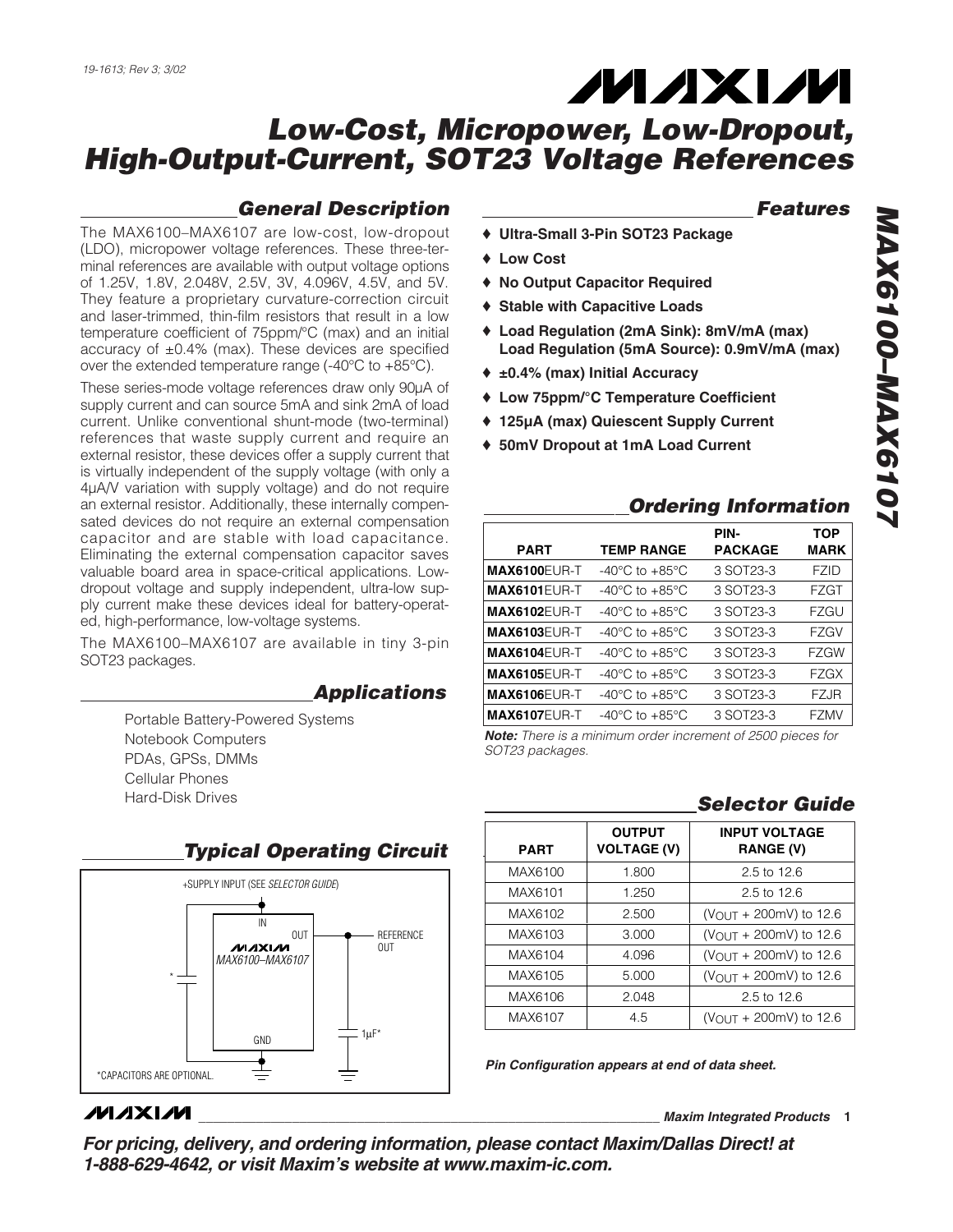#### **ABSOLUTE MAXIMUM RATINGS**

(Voltages Referenced to GND)

| Output Short-Circuit to GND or IN (V <sub>IN</sub> < 6V) Continuous |
|---------------------------------------------------------------------|
| Output Short-Circuit to GND or IN (V <sub>IN</sub> ≥ 6V) 60s        |

Continuous Power Dissipation  $(T_A = +70^{\circ}C)$ 

| 3-Pin SOT23 (derate 4.0mW/°C above +70°C)320mW |  |
|------------------------------------------------|--|
| Operating Temperature Range 40°C to +85°C      |  |
| Storage Temperature Range -65°C to +150°C      |  |
| Lead Temperature (soldering, 10s)+300°C        |  |

*Stresses beyond those listed under "Absolute Maximum Ratings" may cause permanent damage to the device. These are stress ratings only, and functional operation of the device at these or any other conditions beyond those indicated in the operational sections of the specifications is not implied. Exposure to absolute maximum rating conditions for extended periods may affect device reliability.*

#### **ELECTRICAL CHARACTERISTICS—MAX6101, VOUT = 1.25V**

(V<sub>IN</sub> = 5V, I<sub>OUT</sub> = 0, T<sub>A</sub> = T<sub>MIN</sub> to T<sub>MAX</sub>, unless otherwise noted. Typical values are at T<sub>A</sub> = +25°C.) (Note 1)

| <b>PARAMETER</b>                      | <b>SYMBOL</b>                               | <b>CONDITIONS</b>                                                   | <b>MIN</b> | <b>TYP</b> | <b>MAX</b> | <b>UNITS</b>   |
|---------------------------------------|---------------------------------------------|---------------------------------------------------------------------|------------|------------|------------|----------------|
| Output Voltage                        | <b>VOUT</b>                                 | $T_A = +25$ °C                                                      | 1.245      | 1.250      | 1.255      | $\vee$         |
| Output Voltage Temperature            | <b>TCV<sub>OUT</sub></b>                    | $0^{\circ}$ C to $+70^{\circ}$ C                                    |            |            | 65         | ppm/°C         |
| Coefficient (Notes 2, 3)              |                                             | -40 $^{\circ}$ C to +85 $^{\circ}$ C                                |            |            | 75         |                |
| Line Regulation                       | $\Delta V_{\text{OUT}}/$<br>$\Delta V_{IN}$ | $2.5V \le V_{IN} \le 12.6V$                                         |            |            | 90         | $\mu$ V/V      |
|                                       | $\Delta V$ $\cap$ UT $/$                    | Sourcing: $0 \leq I_{\text{OUT}} \leq 5 \text{mA}$                  |            |            | 0.9        | mV/mA          |
| Load Regulation                       | $\Delta$ OUT                                | Sinking: $-2mA \leq l$ <sub>OUT</sub> $\leq 0$                      |            |            | 3.0        |                |
| <b>OUT Short-Circuit Current</b>      |                                             | Short to GND                                                        |            | 110        |            | mA             |
|                                       | lsc                                         | Short to IN                                                         |            | 12         |            |                |
| Long-Term Stability                   | $\Delta V$ OUT<br>time                      | 1000hr at +25°C                                                     |            | 50         |            | ppm/<br>1000hr |
| Output Voltage Hysteresis<br>(Note 4) | $\Delta V$ OUT<br>cycle                     |                                                                     |            | 130        |            | ppm            |
| <b>DYNAMIC CHARACTERISTICS</b>        |                                             |                                                                     |            |            |            |                |
| Noise Voltage                         |                                             | $f = 0.1$ Hz to 10Hz                                                |            | 13         |            | $\mu V_{P-P}$  |
|                                       | eout                                        | $f = 10$ Hz to $10$ kHz                                             |            | 15         |            | <b>µVRMS</b>   |
| Ripple Rejection                      | $\Delta V$ OUT<br>$\Delta V_{IN}$           | $V_{IN} = 5V \pm 100$ mV, f = 120Hz                                 |            | 86         |            | dB             |
| Turn-On Settling Time                 | t <sub>R</sub>                              | To $V_{\text{OUT}} = 0.1\%$ of final value, $C_{\text{OUT}} = 50pF$ |            | 50         |            | μs             |
| <b>INPUT CHARACTERISTICS</b>          |                                             |                                                                     |            |            |            |                |
| Supply Voltage Range                  | V <sub>IN</sub>                             | Guaranteed by line-regulation test                                  | 2.5        |            | 12.6       | $\vee$         |
| Quiescent Supply Current              | <b>I</b> IN                                 |                                                                     |            | 90         | 125        | μA             |
| Change in Supply Current              | <b>IN/VIN</b>                               | $2.5V \le V_{IN} \le 12.6V$                                         |            | 4          | 8          | µA/V           |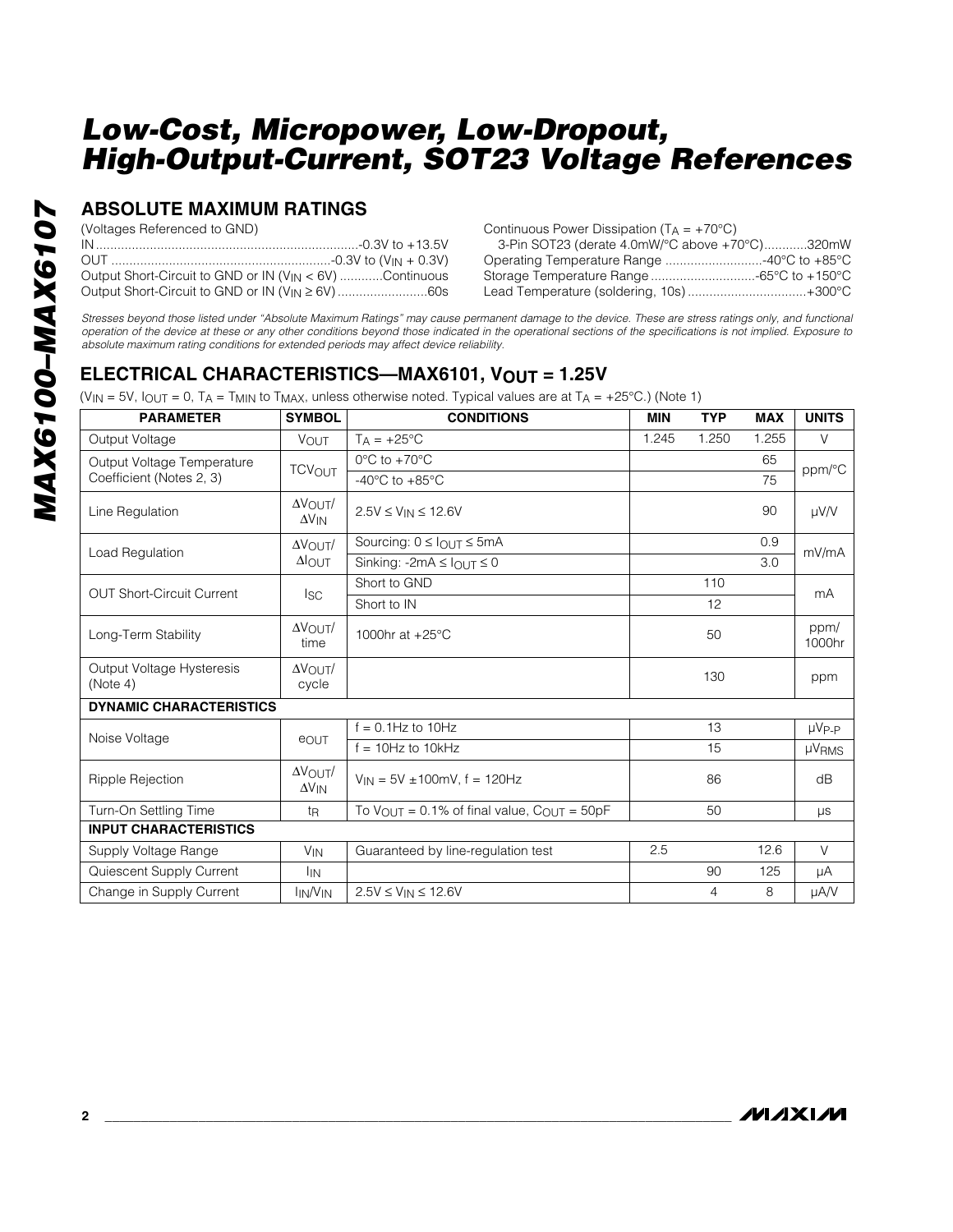#### **ELECTRICAL CHARACTERISTICS—MAX6100, VOUT = 1.8V**

(V<sub>IN</sub> = 5V, T<sub>A</sub> = T<sub>MIN</sub> to T<sub>MAX</sub>, unless otherwise noted. Typical values are at T<sub>A</sub> = +25°C) (Note 1)

| <b>PARAMETER</b>                 | <b>SYMBOL</b>                              | <b>CONDITIONS</b>                                                      | <b>MIN</b> | <b>TYP</b>     | <b>MAX</b> | <b>UNITS</b>   |
|----------------------------------|--------------------------------------------|------------------------------------------------------------------------|------------|----------------|------------|----------------|
| Output Voltage                   | VOUT                                       | $T_A = +25$ °C                                                         | 1.793      | 1.800          | 1.807      | V              |
| Output Voltage Temperature       |                                            | $0^{\circ}$ C to $+70^{\circ}$ C                                       |            |                | 65         |                |
| Coefficient (Notes 2, 3)         | <b>TCVOUT</b>                              | $-40^{\circ}$ C to $+85^{\circ}$ C                                     |            |                | 75         | ppm/°C         |
| Line Regulation                  | $\Delta V$ OUT/<br>$\Delta V_{IN}$         | $2.5V \le V_{IN} \ge 12.6V$                                            |            |                | 200        | µV/V           |
|                                  | $\Delta V$ OUT/                            | Sourcing: $0 \leq$ $I$ <sub>OUT</sub> $\leq$ 5mA                       |            |                | 0.9        |                |
| Load Regulation                  | $\Delta$ OUT                               | Sinking: $-2mA \leq l$ <sub>OUT</sub> $\leq 0$                         |            |                | 4.0        | mV/mA          |
|                                  |                                            | Short to GND                                                           |            | 110            |            |                |
| <b>OUT Short-Circuit Current</b> | <sub>ISC</sub>                             | Short to IN                                                            |            | 12             |            | mA             |
| Long-Term Stability              | $\Delta V$ OUT/<br>time                    | 1000hr at $+25^{\circ}$ C                                              |            | 50             |            | ppm/<br>1000hr |
| Output Voltage Hysteresis        | $\Delta V$ OUT/                            |                                                                        |            | 130            |            | ppm            |
| (Note 4)                         | cycle                                      |                                                                        |            |                |            |                |
| <b>DYNAMIC CHARACTERISTICS</b>   |                                            |                                                                        |            |                |            |                |
| Noise Voltage                    | <b>e</b> OUT                               | $f = 0.1$ Hz to 10Hz                                                   |            | 22             |            | $\mu V_{P-P}$  |
|                                  |                                            | $f = 10Hz$ to 10kHz                                                    |            | 25             |            | <b>µVRMS</b>   |
| Ripple Rejection                 | $\Delta \rm {V_{OUT}}/$<br>$\Delta V_{IN}$ | $V_{IN} = 5V$ , $\pm 100$ mV, f = 120Hz                                |            | 86             |            | dB             |
| Turn-On Settling Time            | t <sub>R</sub>                             | To $V_{\text{OUT}} = 0.1\%$ of final value,<br>$C_{\text{OUT}} = 50pF$ |            | 100            |            | μs             |
| <b>INPUT CHARACTERISTICS</b>     |                                            |                                                                        |            |                |            |                |
| Supply Voltage Range             | <b>V<sub>IN</sub></b>                      | Guaranteed by line-regulation test                                     | 2.5        |                | 12.6       | $\vee$         |
| Quiescent Supply Current         | I <sub>IN</sub>                            |                                                                        |            | 90             | 125        | μA             |
| Change in Supply Current         | <b>IN/V<sub>IN</sub></b>                   | $2.5V \le V_{IN} \le 12.6V$                                            |            | $\overline{4}$ | 8          | µA/V           |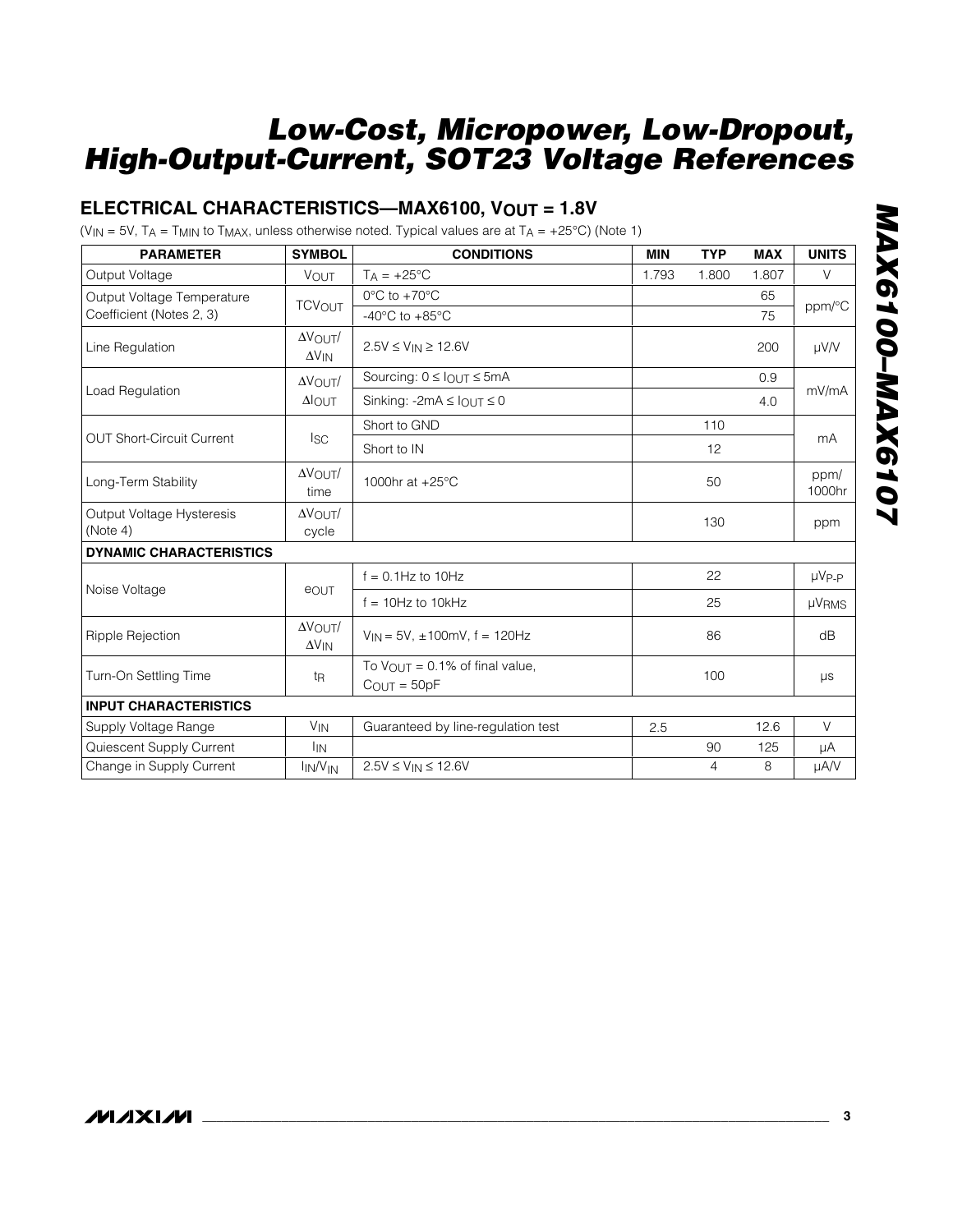#### **ELECTRICAL CHARACTERISTICS—MAX6106, VOUT = 2.048V**

(V<sub>IN</sub> = 5V,  $I_{\text{OUT}} = 0$ ,  $T_A = T_{\text{MIN}}$  to  $T_{\text{MAX}}$ , unless otherwise noted. Typical values are at  $T_A = +25^{\circ}$ C.) (Note 1)

| <b>PARAMETER</b>                      | <b>SYMBOL</b>                      | <b>CONDITIONS</b>                                               | <b>MIN</b> | <b>TYP</b> | <b>MAX</b> | <b>UNITS</b>   |
|---------------------------------------|------------------------------------|-----------------------------------------------------------------|------------|------------|------------|----------------|
| Output Voltage                        | <b>VOUT</b>                        | $T_A = +25$ °C                                                  | 2.040      | 2.048      | 2.056      | V              |
| Output Voltage Temperature            | <b>TCVOUT</b>                      | $0^{\circ}$ C to +70 $^{\circ}$ C                               |            |            | 65         | ppm/°C         |
| Coefficient (Notes 2, 3)              |                                    | -40 $^{\circ}$ C to +85 $^{\circ}$ C                            |            |            | 75         |                |
| Line Regulation                       | $\Delta V$ OUT/<br>$\Delta V_{IN}$ | $2.5V \le V_{IN} \ge 12.6V$                                     |            |            | 200        | $\mu$ V/V      |
|                                       | $\Delta V$ OUT                     | Sourcing: $0 \leq I_{\text{OUT}} \leq 5 \text{mA}$              |            |            | 0.9        |                |
| Load Regulation                       | $\Delta$ OUT                       | Sinking: -2mA $\leq$ $I_{OUT} \leq 0$                           |            |            | 4.0        | mV/mA          |
| <b>OUT Short-Circuit Current</b>      |                                    | Short to GND                                                    |            | 110        |            | mA             |
|                                       | lsc.                               | Short to IN                                                     |            | 12         |            |                |
| Long-Term Stability                   | $\Delta V$ OUT/<br>time            | 1000hr at $+25^{\circ}$ C                                       |            | 50         |            | ppm/<br>1000hr |
| Output Voltage Hysteresis<br>(Note 4) | $\Delta V$ OUT<br>cycle            |                                                                 |            | 130        |            | ppm            |
| <b>DYNAMIC CHARACTERISTICS</b>        |                                    |                                                                 |            |            |            |                |
|                                       |                                    | $f = 0.1$ Hz to $10$ Hz                                         |            | 22         |            | $\mu V_{P-P}$  |
| Noise Voltage                         | eout                               | $f = 10Hz$ to $10kHz$                                           |            | 25         |            | <b>µVRMS</b>   |
| <b>Ripple Rejection</b>               | $\Delta V$ OUT/<br>$\Delta V_{IN}$ | $V_{IN}$ = 5V ±100mV, f = 120Hz                                 |            | 86         |            | dB             |
| Turn-On Settling Time                 | t <sub>R</sub>                     | To $V_{OUT} = 0.1\%$ of final value,<br>$C_{\text{OUT}} = 50pF$ |            | 100        |            | μs             |
| <b>INPUT CHARACTERISTICS</b>          |                                    |                                                                 |            |            |            |                |
| Supply Voltage Range                  | <b>V<sub>IN</sub></b>              | Guaranteed by line-regulation test                              | 2.5        |            | 12.6       | $\vee$         |
| Quiescent Supply Current              | <b>I</b> IN                        |                                                                 |            | 90         | 125        | μA             |
| Change in Supply Current              | $I_{IN}$ / $V_{IN}$                | $2.5 \le V_{IN} \le 12.6 V$                                     |            | 4          | 8          | µA/V           |

**MAXIM** 

**4 \_\_\_\_\_\_\_\_\_\_\_\_\_\_\_\_\_\_\_\_\_\_\_\_\_\_\_\_\_\_\_\_\_\_\_\_\_\_\_\_\_\_\_\_\_\_\_\_\_\_\_\_\_\_\_\_\_\_\_\_\_\_\_\_\_\_\_\_\_\_\_\_\_\_\_\_\_\_\_\_\_\_\_\_\_\_\_**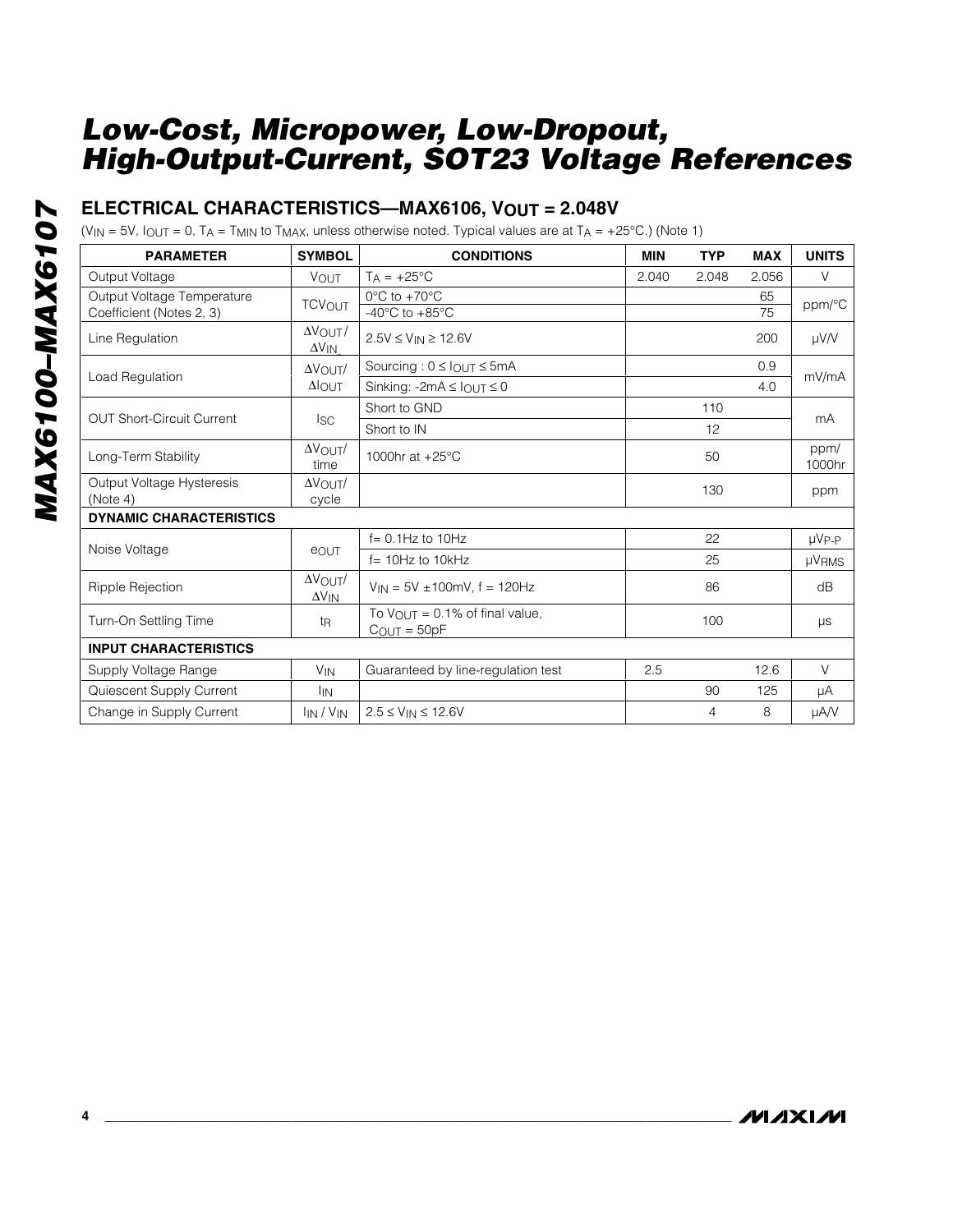#### **ELECTRICAL CHARACTERISTICS—MAX6102, VOUT = 2.50V**

(V<sub>IN</sub> = 5V,  $I_{OUT}$  = 0, T<sub>A</sub> = T<sub>MIN</sub> to T<sub>MAX</sub>, unless otherwise noted. Typical values are at T<sub>A</sub> = +25°C.) (Note 1)

| <b>PARAMETER</b>                      | <b>SYMBOL</b>                              | <b>CONDITIONS</b>                                                   | <b>MIN</b>       | <b>TYP</b> | <b>MAX</b> | <b>UNITS</b>   |
|---------------------------------------|--------------------------------------------|---------------------------------------------------------------------|------------------|------------|------------|----------------|
| Output Voltage                        | <b>VOUT</b>                                | $T_A = +25$ °C                                                      | 2.490            | 2.50       | 2.510      | $\vee$         |
| Output Voltage Temperature            | <b>TCVOUT</b>                              | $0^{\circ}$ C to +70 $^{\circ}$ C                                   |                  | 65         |            |                |
| Coefficient (Notes 2, 3)              |                                            | -40 $^{\circ}$ C to +85 $^{\circ}$ C                                |                  |            | 75         | ppm/°C         |
| Line Regulation                       | $\Delta V$ OUT<br>$\Delta V_{IN}$          | $(V_{OUIT} + 0.2V) \le V_{IN} \le 12.6V$                            |                  |            | 300        | $\mu$ V/V      |
| Load Regulation                       | $\Delta V$ OUT                             | Sourcing: $0 \leq$ $_{OUT} \leq$ 5mA                                |                  |            | 0.9        | mV/mA          |
|                                       | $\Delta$ OUT                               | Sinking: -2mA $\leq$ $I_{OUT} \leq 0$                               |                  |            | 5.0        |                |
| Dropout Voltage (Note 5)              | $V_{IN}$ -<br><b>VOUT</b>                  | $IQUT = 1mA$                                                        |                  | 50         | 200        | mV             |
| <b>OUT Short-Circuit Current</b>      |                                            | Short to GND                                                        |                  | 110        |            |                |
|                                       | <sub>ISC</sub>                             | Short to IN                                                         |                  | 12         |            | mA             |
| Long-Term Stability                   | $\Delta V$ OUT<br>time                     | 1000hr at +25°C                                                     |                  | 50         |            | ppm/<br>1000hr |
| Output Voltage Hysteresis<br>(Note 4) | $\Delta V$ $\Omega$ lit $\Lambda$<br>cycle |                                                                     |                  | 130        |            | ppm            |
| <b>DYNAMIC CHARACTERISTICS</b>        |                                            |                                                                     |                  |            |            |                |
| Noise Voltage                         | eout                                       | $f = 0.1$ Hz to 10Hz                                                |                  | 27         |            | $\mu V_{P-P}$  |
|                                       |                                            | $f = 10$ Hz to $10$ kHz                                             |                  | 30         |            | µVRMS          |
| Ripple Rejection                      | $\Delta V$ OUT/<br>$\Delta V_{IN}$         | $V_{IN}$ = 5V ±100mV, f = 120Hz                                     |                  | 86         |            | dB             |
| Turn-On Settling Time                 | t <sub>R</sub>                             | To $V_{\text{OUT}} = 0.1\%$ of final value, $C_{\text{OUT}} = 50pF$ |                  | 115        |            | $\mu s$        |
| <b>INPUT CHARACTERISTICS</b>          |                                            |                                                                     |                  |            |            |                |
| Supply Voltage Range                  | <b>V<sub>IN</sub></b>                      | Guaranteed by line-regulation test                                  | $V$ OUT +<br>0.2 |            | 12.6       | $\vee$         |
| Quiescent Supply Current              | <sup>I</sup> IN                            |                                                                     |                  | 90         | 125        | μA             |
| Change in Supply Current              | <b>IN/VIN</b>                              | $(V_{OUT} + 0.2V) \le V_{IN} \le 12.6V$                             |                  | 4          | 8          | µA/V           |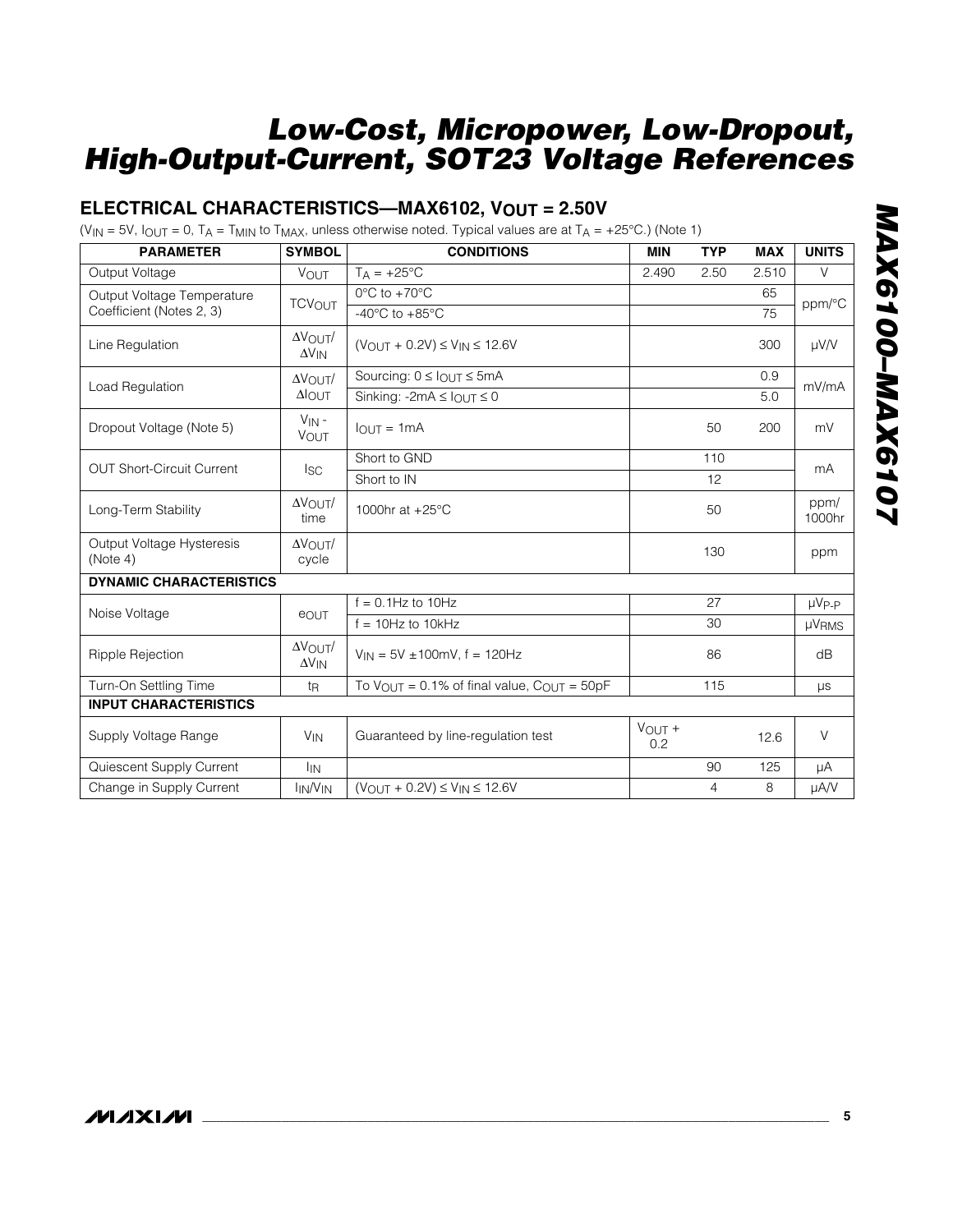#### **ELECTRICAL CHARACTERISTICS—MAX6103, VOUT = 3.0V**

(V<sub>IN</sub> = 5V,  $I_{OUT}$  = 0, T<sub>A</sub> = T<sub>MIN</sub> to T<sub>MAX</sub>, unless otherwise noted. Typical values are at T<sub>A</sub> = +25°C.) (Note 1)

| <b>PARAMETER</b>                      | <b>SYMBOL</b>                      | <b>CONDITIONS</b>                                                   | <b>MIN</b>         | <b>TYP</b> | <b>MAX</b> | <b>UNITS</b>   |
|---------------------------------------|------------------------------------|---------------------------------------------------------------------|--------------------|------------|------------|----------------|
| Output Voltage                        | VOUT                               | $T_A = +25^{\circ}C$                                                | 2.988              | 3.000      | 3.012      | $\vee$         |
| Output Voltage Temperature            | <b>TCV<sub>OUT</sub></b>           | $0^{\circ}$ C to $+70^{\circ}$ C                                    |                    |            | 65         | ppm/°C         |
| Coefficient (Notes 2, 3)              |                                    | -40 $^{\circ}$ C to +85 $^{\circ}$ C                                |                    |            | 75         |                |
| Line Regulation                       | $\Delta V$ OUT<br>$\Delta V_{IN}$  | $(V_{OUIT} + 0.2V) \le V_{IN} \le 12.6V$                            |                    |            | 400        | µV/V           |
| Load Regulation                       | $\Delta V$ OUT                     | Sourcing: $0 \leq$ $_{\text{OUT}} \leq$ 5mA                         |                    |            | 0.9        | mV/mA          |
|                                       | $\Delta$ OUT                       | Sinking: -2mA $\leq$ $I_{\text{OUT}} \leq 0$                        |                    |            | 6.0        |                |
| Dropout Voltage (Note 5)              | $V_{IN}$ -<br><b>VOUT</b>          | $I_{\text{OUT}} = 1 \text{mA}$                                      |                    | 50         | 200        | mV             |
| <b>OUT Short-Circuit Current</b>      |                                    | Short to GND                                                        |                    | 110        |            | mA             |
|                                       | Isc.                               | Short to IN                                                         |                    | 12         |            |                |
| Long-Term Stability                   | $\Delta V$ OUT<br>time             | 1000hr at +25°C                                                     |                    | 50         |            | ppm/<br>1000hr |
| Output Voltage Hysteresis<br>(Note 4) | $\Delta V$ OUT/<br>cycle           |                                                                     |                    | 130        |            | ppm            |
| <b>DYNAMIC CHARACTERISTICS</b>        |                                    |                                                                     |                    |            |            |                |
| Noise Voltage                         | eout                               | $f = 0.1$ Hz to 10Hz                                                |                    | 35         |            | $\mu V_{P-P}$  |
|                                       |                                    | $f = 10$ Hz to $10$ kHz                                             |                    | 40         |            | <b>µVRMS</b>   |
| <b>Ripple Rejection</b>               | $\Delta V$ OUT/<br>$\Delta V_{IN}$ | $V_{1N} = 5V \pm 100$ mV, f = 120Hz                                 |                    | 76         |            | dB             |
| Turn-On Settling Time                 | t <sub>R</sub>                     | To $V_{\text{OUT}} = 0.1\%$ of final value, $C_{\text{OUT}} = 50pF$ |                    | 115        |            | $\mu s$        |
| <b>INPUT CHARACTERISTICS</b>          |                                    |                                                                     |                    |            |            |                |
| Supply Voltage Range                  | <b>V<sub>IN</sub></b>              | Guaranteed by line-regulation test                                  | $V_{OUT}$ +<br>0.2 |            | 12.6       | $\vee$         |
| Quiescent Supply Current              | $I_{IN}$                           |                                                                     |                    | 90         | 125        | μA             |
| Change in Supply Current              | <b>IN/VIN</b>                      | $(V_{OUT} + 0.2V) \le V_{IN} \le 12.6V$                             |                    | 4          | 8          | µA/V           |

**MAXIM**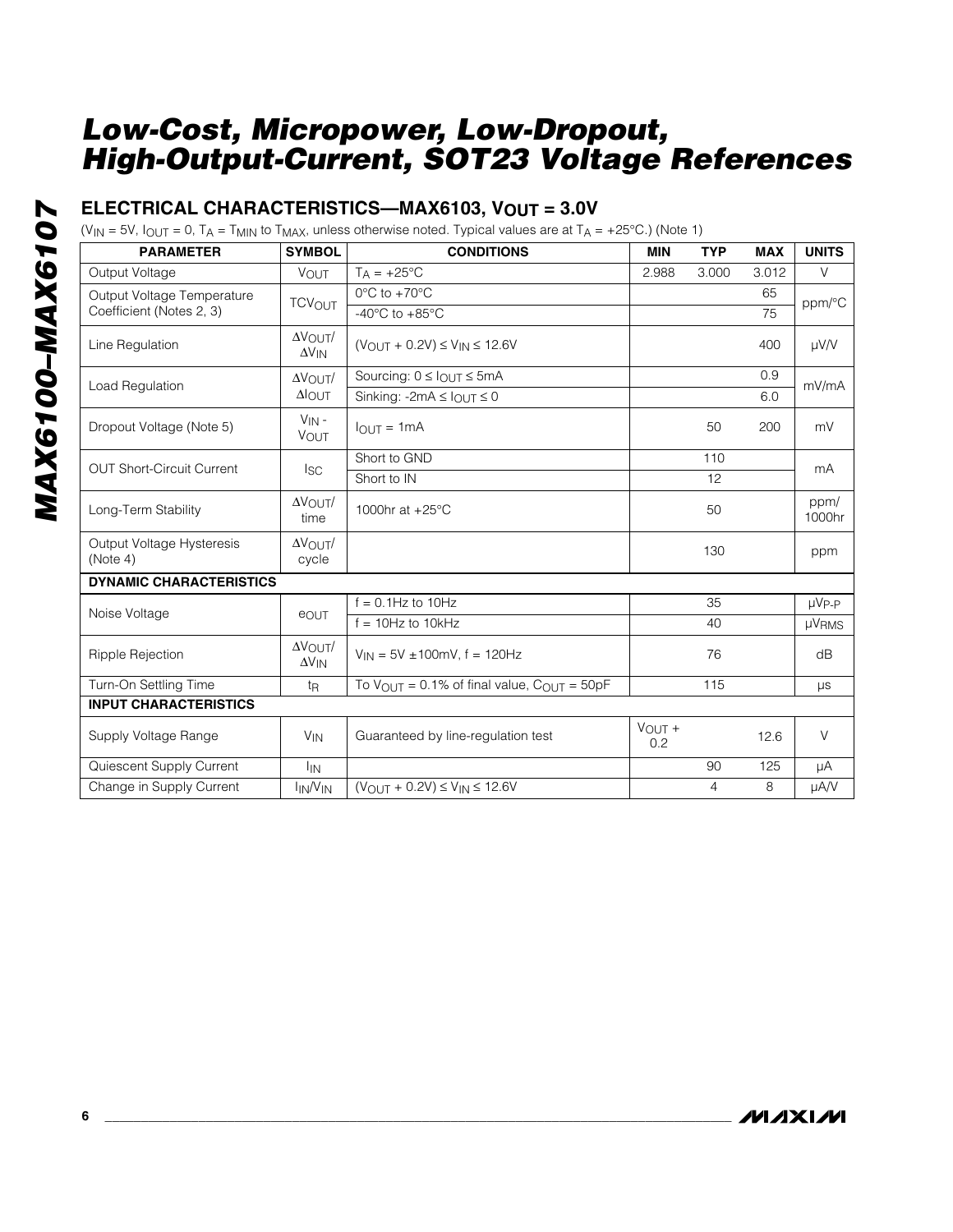#### **ELECTRICAL CHARACTERISTICS—MAX6104, VOUT = 4.096V**

(V<sub>IN</sub> = 5V,  $I_{\text{OUT}} = 0$ ,  $T_A = T_{\text{MIN}}$  to  $T_{\text{MAX}}$ , unless otherwise noted. Typical values are at  $T_A = +25^{\circ}$ C.) (Note 1)

| <b>PARAMETER</b>                      | <b>SYMBOL</b>                               | <b>CONDITIONS</b>                                                   | <b>MIN</b>    | <b>TYP</b> | <b>MAX</b> | <b>UNITS</b>   |
|---------------------------------------|---------------------------------------------|---------------------------------------------------------------------|---------------|------------|------------|----------------|
| Output Voltage                        | <b>VOUT</b>                                 | $TA = +25^{\circ}C$                                                 | 4.080         | 4.096      | 4.112      | V              |
| Output Voltage Temperature            | <b>TCVOUT</b>                               | $0^{\circ}$ C to $+70^{\circ}$ C                                    |               |            | 65         | ppm/°C         |
| Coefficient (Notes 2, 3)              |                                             | -40 $^{\circ}$ C to +85 $^{\circ}$ C                                |               |            | 75         |                |
| Line Regulation                       | $\Delta V$ OUT<br>$\Delta V_{IN}$           | $(V_{OUIT} + 0.2V) \le V_{IN} \le 12.6V$                            |               |            | 430        | $\mu$ V/V      |
| Load Regulation                       | $\Delta V_{\text{OUT}}/$                    | Sourcing: $0 \leq$ $_{OUT} \leq$ 5mA                                |               |            | 0.9        | mV/mA          |
|                                       | $\Delta$ OUT                                | Sinking: -2mA $\leq$ $I_{\text{OUT}} \leq 0$                        |               |            | 8.0        |                |
| Dropout Voltage (Note 5)              | $V_{IN}$ -<br><b>VOUT</b>                   | $I_{OUT} = 1mA$                                                     |               | 50         | 200        | mV             |
| <b>OUT Short-Circuit Current</b>      |                                             | Short to GND                                                        |               | 110        |            | mA             |
|                                       | lsc                                         | Short to IN                                                         |               | 12         |            |                |
| Long-Term Stability                   | $\Delta V$ OUT<br>time                      | 1000hr at +25°C                                                     |               | 50         |            | ppm/<br>1000hr |
| Output Voltage Hysteresis<br>(Note 4) | $\Delta V$ OUT<br>cycle                     |                                                                     |               | 130        |            | ppm            |
| <b>DYNAMIC CHARACTERISTICS</b>        |                                             |                                                                     |               |            |            |                |
| Noise Voltage                         | eout                                        | $f = 0.1$ Hz to 10Hz                                                |               | 50         |            | $\mu V_{P-P}$  |
|                                       |                                             | $f = 10$ Hz to $10$ kHz                                             |               | 50         |            | <b>µVRMS</b>   |
| Ripple Rejection                      | $\Delta V_{\text{OUT}}/$<br>$\Delta V_{IN}$ | $V_{1N} = 5V \pm 100$ mV, f = 120Hz                                 |               | 72         |            | dB             |
| Turn-On Settling Time                 | t <sub>R</sub>                              | To $V_{\text{OUT}} = 0.1\%$ of final value, $C_{\text{OUT}} = 50pF$ |               | 190        |            | μs             |
| <b>INPUT CHARACTERISTICS</b>          |                                             |                                                                     |               |            |            |                |
| Supply Voltage Range                  | <b>V<sub>IN</sub></b>                       | Guaranteed by line-regulation test                                  | VOUT +<br>0.2 |            | 12.6       | $\vee$         |
| Quiescent Supply Current              | <b>I<sub>IN</sub></b>                       |                                                                     |               | 90         | 125        | μA             |
| Change in Supply Current              | $I_{IN}/V_{IN}$                             | $(V_{OUT} + 0.2V) \le V_{IN} \le 12.6V$                             |               | 4          | 8          | µA/V           |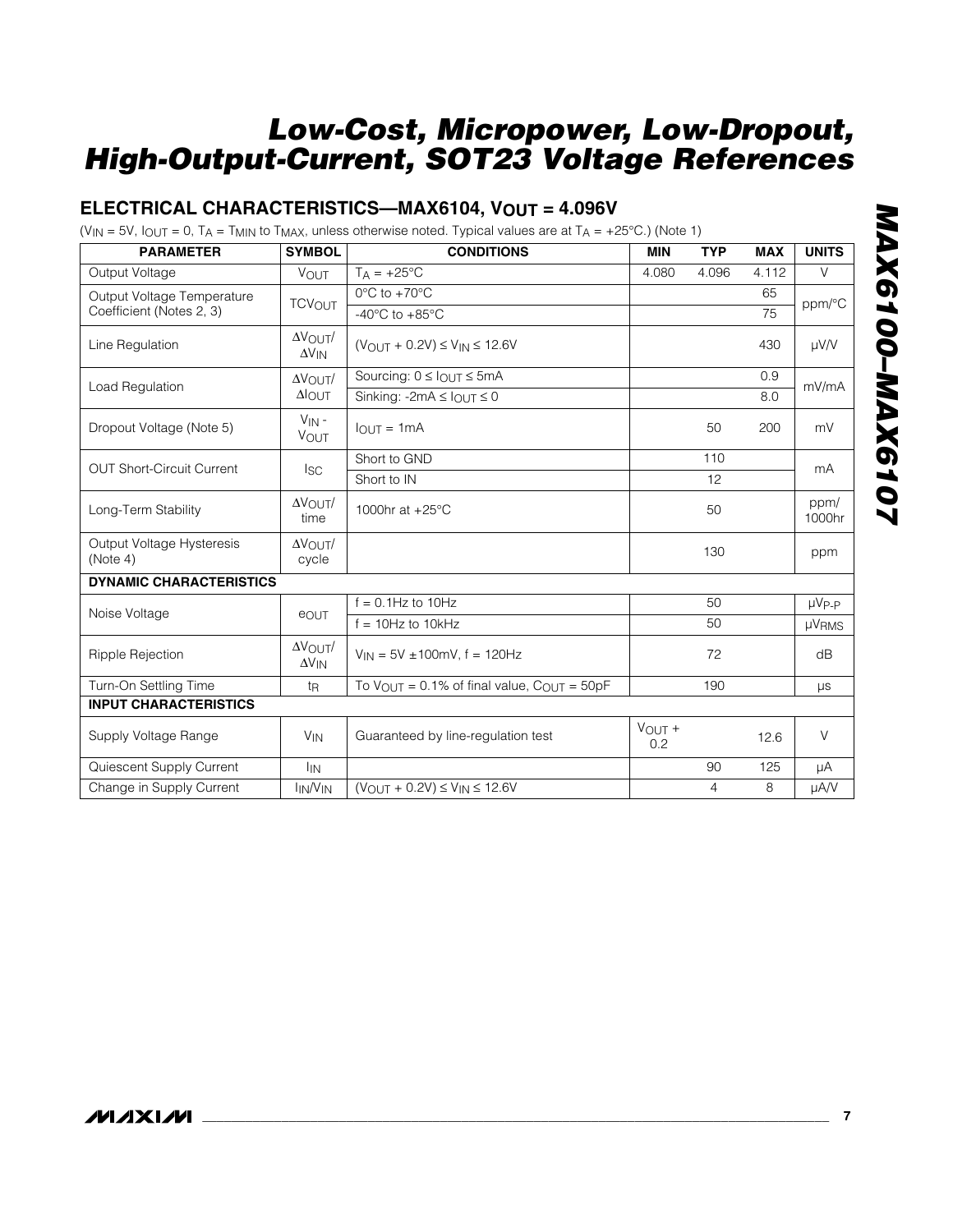#### **ELECTRICAL CHARACTERISTICS—MAX6107, VOUT = 4.5V**

(V<sub>IN</sub> = 5V,  $I_{OUT}$  = 0, T<sub>A</sub> = T<sub>MIN</sub> to T<sub>MAX</sub>, unless otherwise noted. Typical values are at T<sub>A</sub> = +25°C.) (Note 1)

| <b>PARAMETER</b>                      | <b>SYMBOL</b>                      | <b>CONDITIONS</b>                                                   | <b>MIN</b>       | <b>TYP</b> | <b>MAX</b> | <b>UNITS</b>   |
|---------------------------------------|------------------------------------|---------------------------------------------------------------------|------------------|------------|------------|----------------|
| Output Voltage                        | VOUT                               | $T_A = +25$ °C                                                      | 4.482            | 4.500      | 4.518      | V              |
| Output Voltage Temperature            | <b>TCVOUT</b>                      | $0^{\circ}$ C to $+70^{\circ}$ C                                    |                  |            | 65         | ppm/°C         |
| Coefficient (Notes 2, 3)              |                                    | -40 $^{\circ}$ C to +85 $^{\circ}$ C                                |                  |            | 75         |                |
| Line Regulation                       | $\Delta V$ OUT<br>$\Delta V_{IN}$  | $(V_{OUT} + 0.2V) \le V_{IN} \le 12.6V$                             |                  |            | 550        | $\mu$ V/V      |
| Load Regulation                       | $\Delta V$ OUT/                    | Sourcing: $0 \leq$ $_{OUT} \leq$ 5mA                                |                  |            | 0.9        | mV/mA          |
|                                       | $\Delta$ OUT                       | Sinking: -2mA $\leq$ $I_{OUT} \leq 0$                               |                  |            | 8.0        |                |
| Dropout Voltage (Note 5)              | $V_{IN}$ -<br><b>VOUT</b>          | $IOUT = 1mA$                                                        |                  | 50         | 200        | mV             |
| <b>OUT Short-Circuit Current</b>      |                                    | Short to GND                                                        |                  | 110        |            | mA             |
|                                       | Isc.                               | Short to IN                                                         |                  | 12         |            |                |
| Long-Term Stability                   | $\Delta V$ OUT<br>time             | 1000hr at +25°C                                                     |                  | 50         |            | ppm/<br>1000hr |
| Output Voltage Hysteresis<br>(Note 4) | $\Delta V$ OUT $/$<br>cycle        |                                                                     |                  | 130        |            | ppm            |
| <b>DYNAMIC CHARACTERISTICS</b>        |                                    |                                                                     |                  |            |            |                |
| Noise Voltage                         | eout                               | $f = 0.1$ Hz to $10$ Hz                                             |                  | 55         |            | $\mu V_{P-P}$  |
|                                       |                                    | $f = 10Hz$ to $10kHz$                                               |                  | 55         |            | <b>µVRMS</b>   |
| Ripple Rejection                      | $\Delta V$ OUT/<br>$\Delta V_{IN}$ | $V_{IN}$ = 5V ±100mV, f = 120Hz                                     |                  | 70         |            | dB             |
| Turn-On Settling Time                 | tŖ                                 | To $V_{\text{OUT}} = 0.1\%$ of final value, $C_{\text{OUT}} = 50pF$ |                  | 230        |            | μs             |
| <b>INPUT CHARACTERISTICS</b>          |                                    |                                                                     |                  |            |            |                |
| Supply Voltage Range                  | <b>V<sub>IN</sub></b>              | Guaranteed by line-regulation test                                  | $V$ OUT +<br>0.2 |            | 12.6       | $\vee$         |
| Quiescent Supply Current              | <b>I</b> IN                        |                                                                     |                  | 90         | 125        | μA             |
| Change in Supply Current              | <b>IN/VIN</b>                      | $(V_{OUT} + 0.2V) \le V_{IN} \le 12.6V$                             |                  | 4          | 8          | µA/V           |

**MAXIM**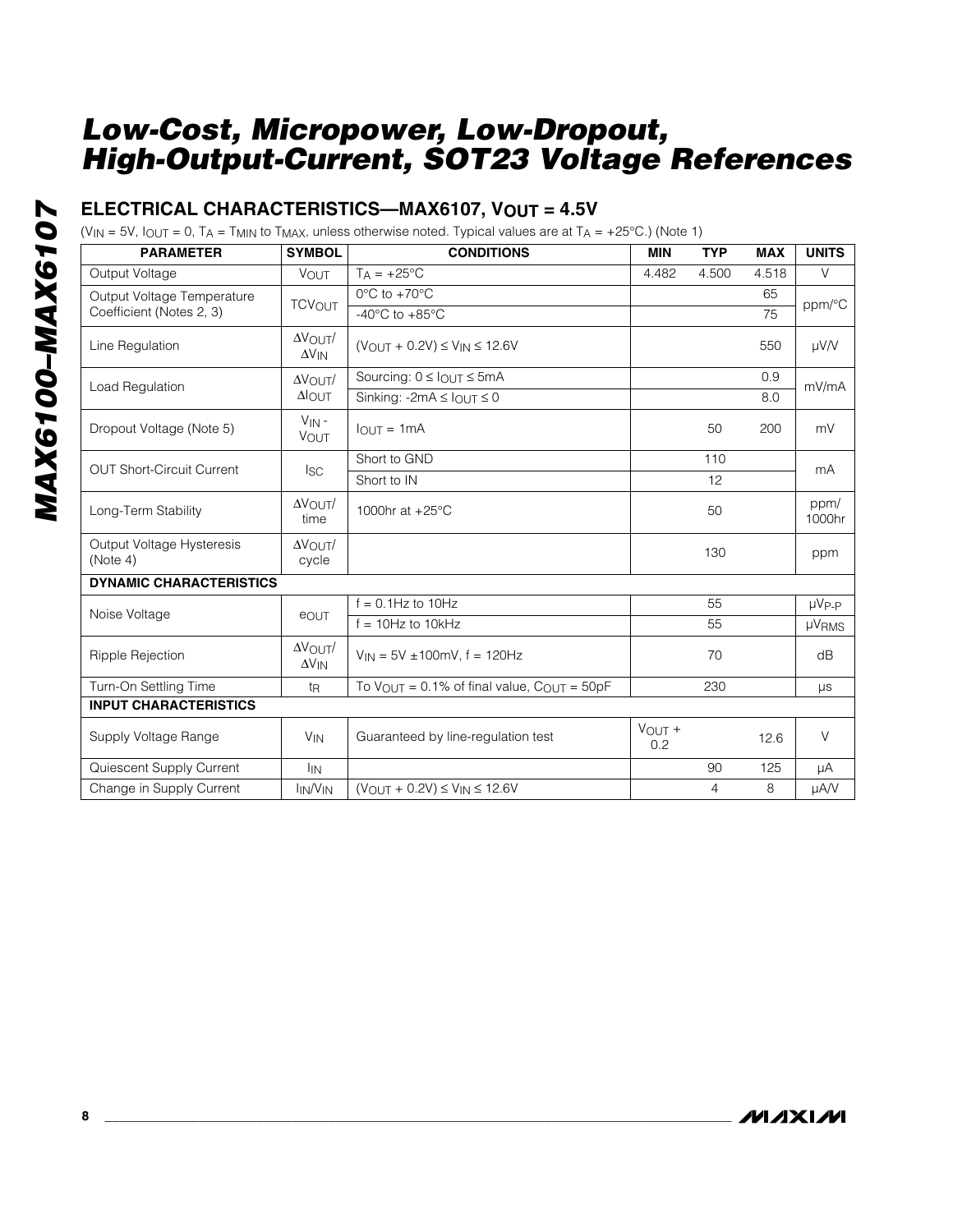#### **ELECTRICAL CHARACTERISTICS—MAX6105, VOUT = 5.000V**

(V<sub>IN</sub> = 5.5V,  $I_{\text{OUT}}$  = 0, T<sub>A</sub> = T<sub>MIN</sub> to T<sub>MAX</sub>, unless otherwise noted. Typical values are at T<sub>A</sub> = +25°C.) (Note 1)

| <b>PARAMETER</b>                      | <b>SYMBOL</b>                      | <b>CONDITIONS</b>                                                   | <b>MIN</b>         | <b>TYP</b> | <b>MAX</b> | <b>UNITS</b>   |
|---------------------------------------|------------------------------------|---------------------------------------------------------------------|--------------------|------------|------------|----------------|
| Output Voltage                        | VOUT                               | $TA = +25^{\circ}C$                                                 | 4.980              | 5.000      | 5.020      | V              |
| Output Voltage Temperature            | <b>TCVOUT</b>                      | $0^{\circ}$ C to $+70^{\circ}$ C                                    |                    |            | 65         | ppm/°C         |
| Coefficient (Notes 2, 3)              |                                    | -40 $^{\circ}$ C to +85 $^{\circ}$ C                                |                    |            | 75         |                |
| Line Regulation                       | $\Delta V$ OUT/<br>$\Delta V_{IN}$ | $(V_{OUT} + 0.2V) \le V_{IN} \le 12.6V$                             |                    |            | 550        | $\mu$ V/V      |
| Load Regulation                       | $\Delta V$ $\cap$ UT $/$           | Sourcing: $0 \leq \ln \pi \leq 5$ mA                                |                    |            | 0.9        | mV/mA          |
|                                       | $\Delta$ OUT                       | Sinking: -2mA $\leq$ $I_{OUT} \leq 0$                               |                    |            | 10         |                |
| Dropout Voltage (Note 5)              | $V_{IN}$ -<br><b>VOUT</b>          | $I_{\Omega IJK} = 1 \text{mA}$                                      |                    | 50         | 200        | mV             |
| <b>OUT Short-Circuit Current</b>      |                                    | Short to GND                                                        |                    | 110        |            | mA             |
|                                       | <sub>ISC</sub>                     | Short to IN                                                         |                    | 12         |            |                |
| Long-Term Stability                   | $\Delta V$ OUT<br>time             | 1000hr at +25°C                                                     |                    | 50         |            | ppm/<br>1000hr |
| Output Voltage Hysteresis<br>(Note 4) | $\Delta V$ OUT/<br>cycle           |                                                                     |                    | 130        |            | ppm            |
| <b>DYNAMIC CHARACTERISTICS</b>        |                                    |                                                                     |                    |            |            |                |
| Noise Voltage                         | eout                               | $f = 0.1$ Hz to 10Hz                                                |                    | 60         |            | $\mu V_{P-P}$  |
|                                       |                                    | $f = 10$ Hz to $10$ kHz                                             |                    | 60         |            | <b>µVRMS</b>   |
| <b>Ripple Rejection</b>               | $\Delta V$ OUT/<br>$\Delta V_{IN}$ | $V_{IN} = 6V \pm 100$ mV, f = 120Hz                                 |                    | 65         |            | dB             |
| Turn-On Settling Time                 | t <sub>R</sub>                     | To $V_{\text{OUT}} = 0.1\%$ of final value, $C_{\text{OUT}} = 50pF$ |                    | 300        |            | $\mu s$        |
| <b>INPUT CHARACTERISTICS</b>          |                                    |                                                                     |                    |            |            |                |
| Supply Voltage Range                  | <b>V<sub>IN</sub></b>              | Guaranteed by line-regulation test                                  | $V_{OUT} +$<br>0.2 |            | 12.6       | $\vee$         |
| Quiescent Supply Current              | <b>I<sub>IN</sub></b>              |                                                                     |                    | 90         | 125        | μA             |
| Change in Supply Current              | $I_{IN}/V_{IN}$                    | $(V_{OUT} + 0.2V) \le V_{IN} \le 12.6V$                             |                    | 4          | 8          | µA/V           |

**Note 1:** Devices are 100% production tested at  $T_A = +25^\circ$ C and are guaranteed by design from  $T_A = T_{MIN}$  to  $T_{MAX}$  by correlation to sample units characterized over temperature.

Note 2: Temperature coefficient is specified by the "box" method, i.e., the maximum ∆V<sub>OUT</sub> is divided by the maximum ∆t.

**Note 3:** Not production tested. Guaranteed by design.

**Note 4:** Thermal hysteresis is defined as the change in +25°C output voltage before and after temperature cycling of the device from  $T_A = T_{MIN}$  to  $T_{MAX}$ .

**Note 5:** Dropout voltage is the minimum input voltage at which V<sub>OUT</sub> changes  $\leq 0.2\%$  from V<sub>OUT</sub> at V<sub>IN</sub> = 5.0V (V<sub>IN</sub> = 5.5V for MAX6105).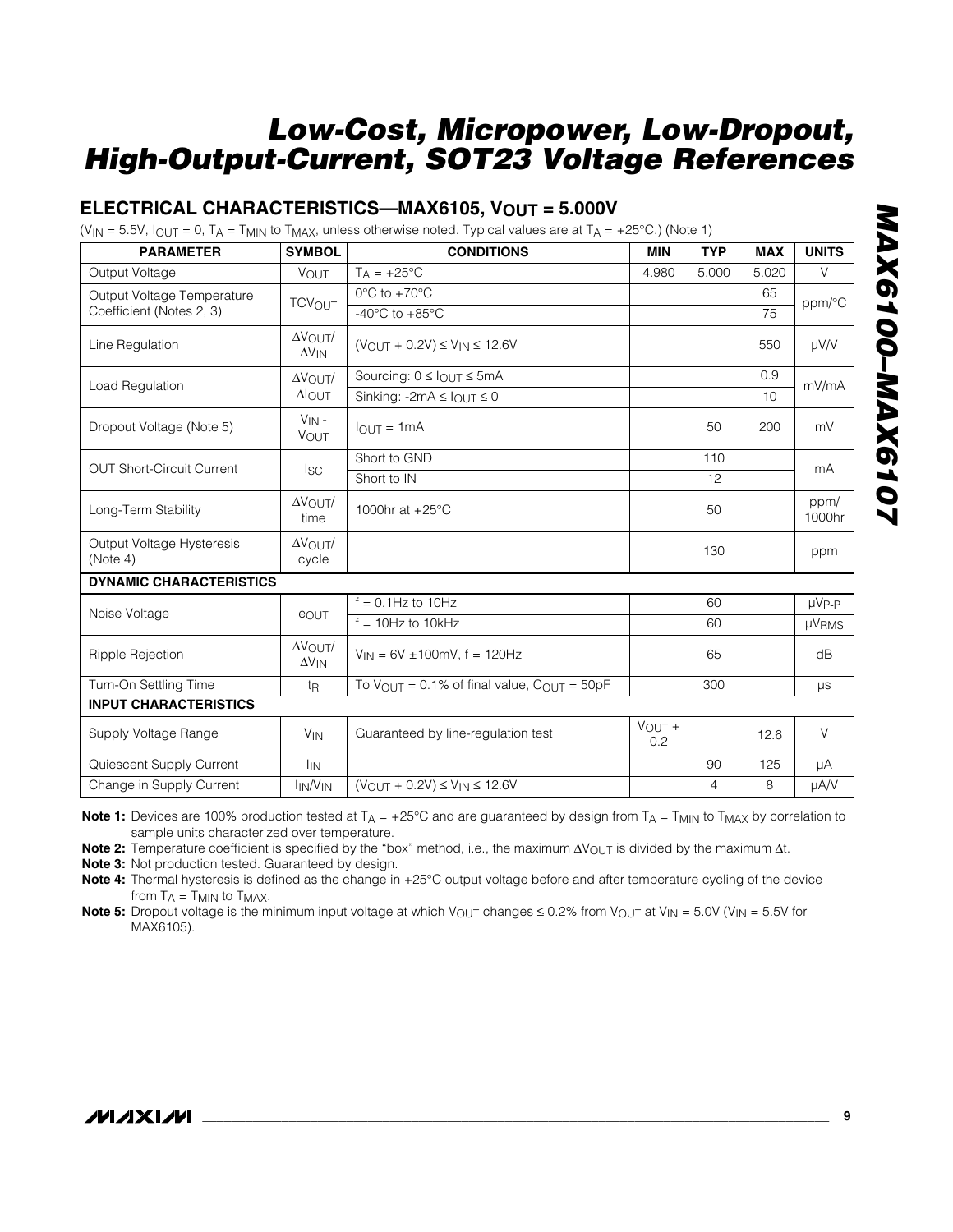$(T_A = +25^{\circ}C,$  unless otherwise noted.)

*MAX6100–MAX6107*

MAX6100-MAX6107



0 0.5 1.0 1.5 2.0 2.5

SINK CURRENT (mA)

### *Typical Operating Characteristics Operating Characteristics*

**MAXIM** 

MAX6100/07 TOC09

-6 -2 0 2 -4 4 6 8 10 12

LOAD CURRENT (mA)

0 2 1 3456

SOURCE CURRENT (mA)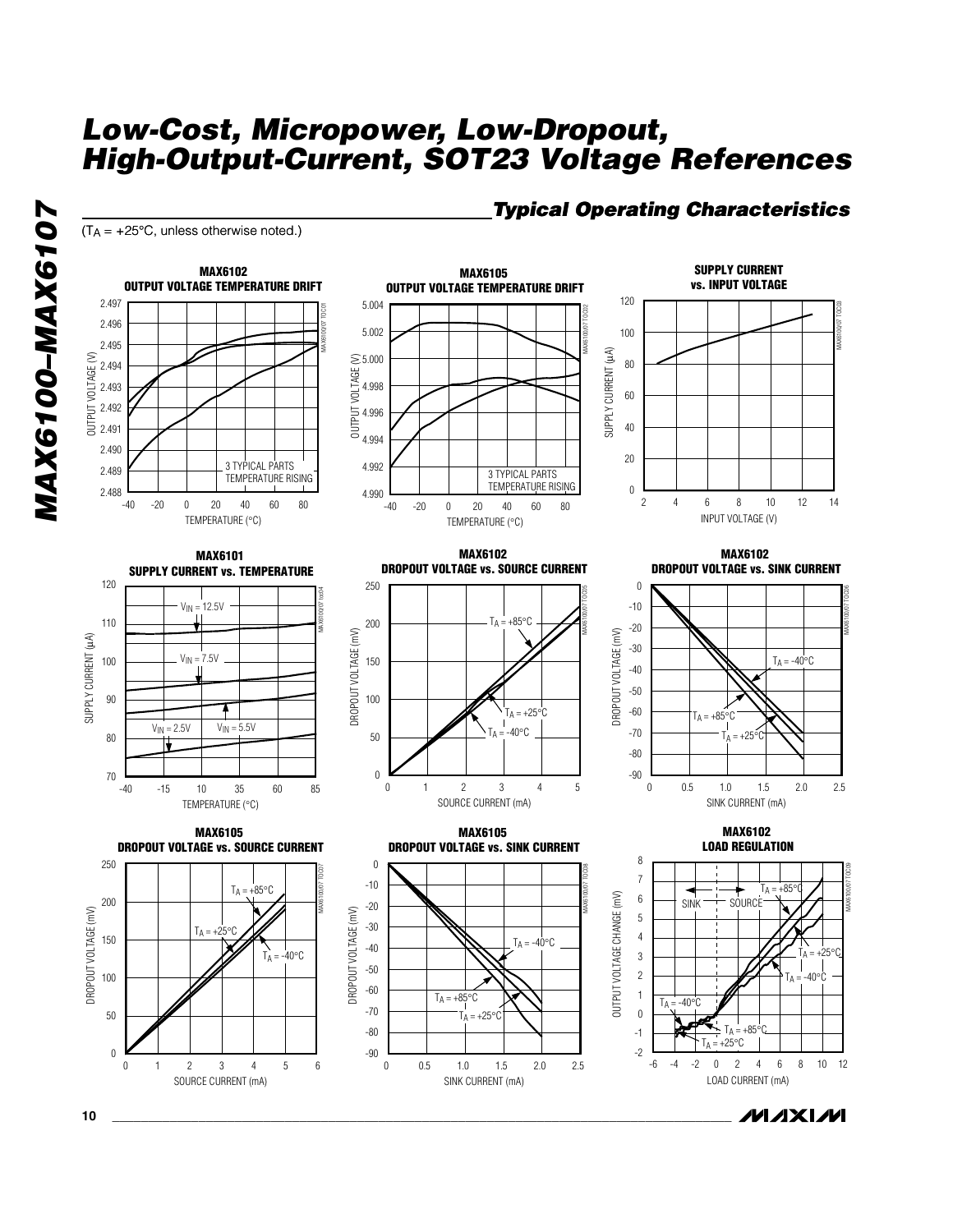#### *Typical Operating Characteristics (continued)*

 $(T_A = +25^{\circ}C,$  unless otherwise noted.)



*MAX6100–MAX6107* MAX6100-MAX6107

*\_\_\_\_\_\_\_\_\_\_\_\_\_\_\_\_\_\_\_\_\_\_\_\_\_\_\_\_\_\_\_\_\_\_\_\_\_\_\_\_\_\_\_\_\_\_\_\_\_\_\_\_\_\_\_\_\_\_\_\_\_\_\_\_\_\_\_\_\_\_\_\_\_\_\_\_\_\_\_\_\_\_\_\_\_\_* **11**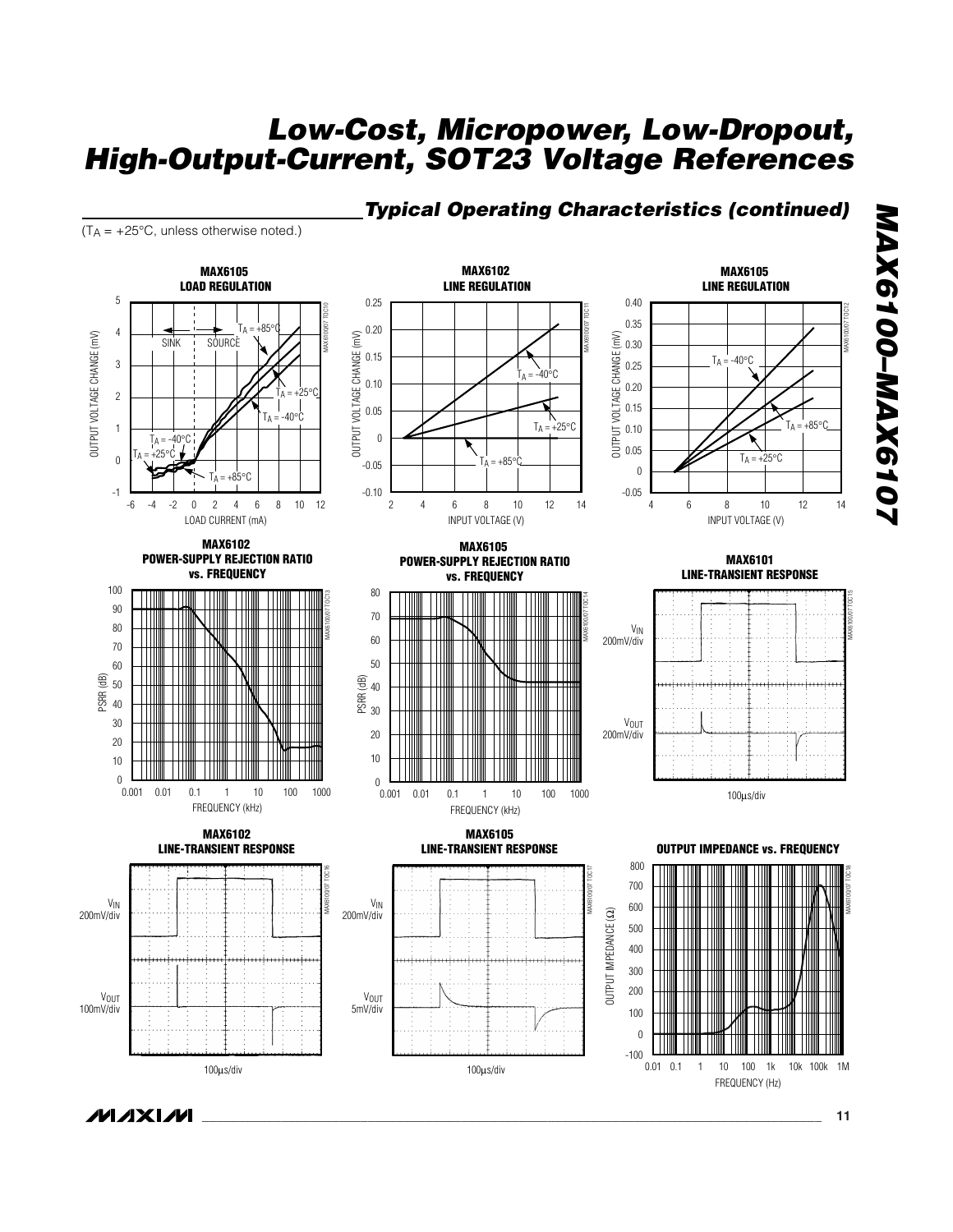#### *Typical Operating Characteristics (continued)*

 $(T_A = +25^{\circ}C,$  unless otherwise noted.)



















**MAXIM** 

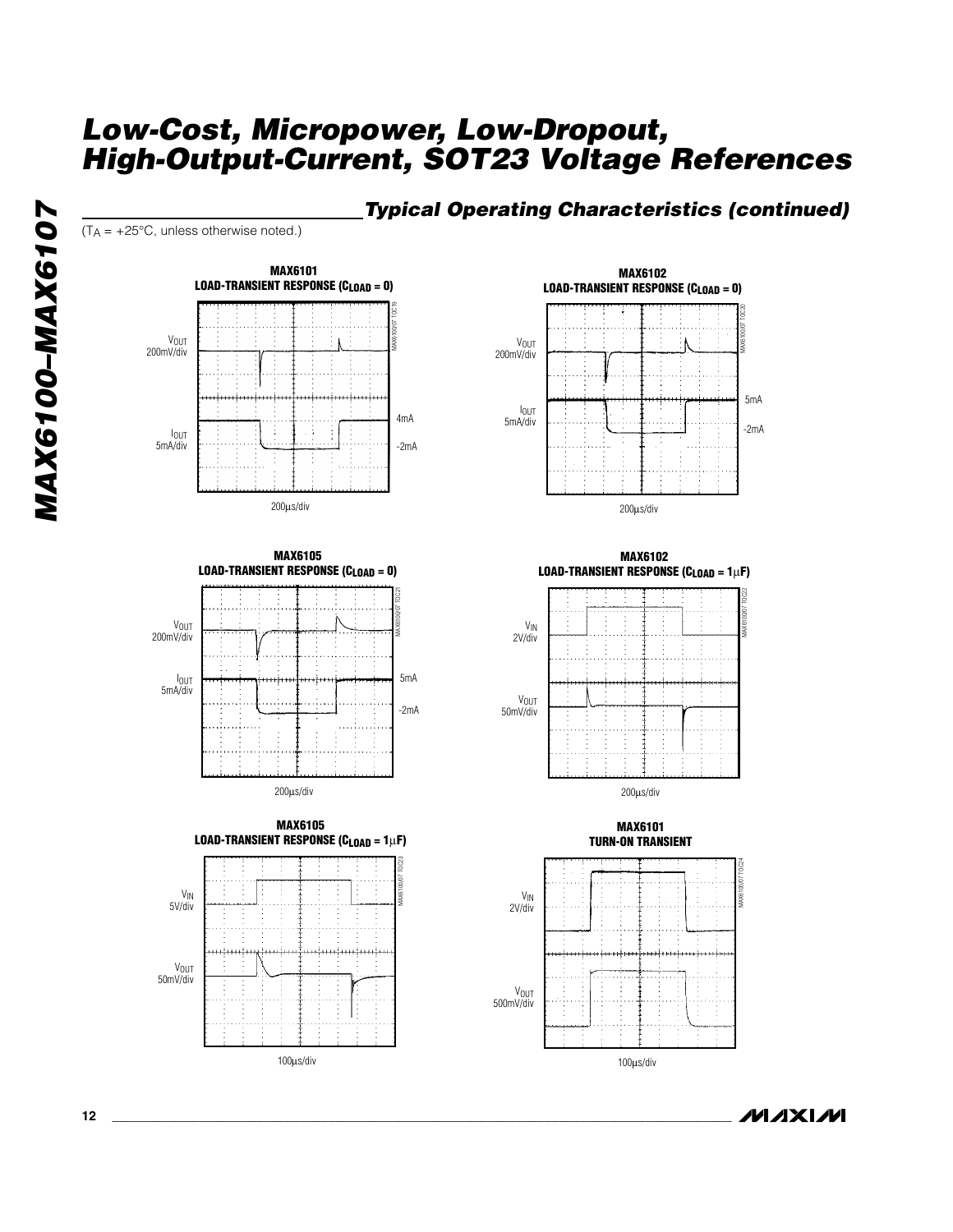#### *Typical Operating Characteristics (continued)*

 $(T_A = +25^{\circ}C$ , unless otherwise noted.)



#### *Pin Description*

| <b>PIN</b> | <b>NAME</b> | <b>FUNCTION</b>  |
|------------|-------------|------------------|
|            | IN          | Input Voltage    |
| 2          | <b>OUT</b>  | Reference Output |
| З          | <b>GND</b>  | Ground           |

#### *Applications Information*

#### *Input Bypassing*

For the best line-transient performance, decouple the input with a 0.1µF ceramic capacitor as shown in the *Typical Operating Circuit*. Locate the capacitor as close to IN as possible. Where transient performance is less important, no capacitor is necessary.

#### *Output/Load Capacitance*

Devices in the MAX6100 family do not require an output capacitance for frequency stability. They are stable for any capacitive load when sourcing less than 200µA. When sourcing greater than 200µA, the output may become unstable with capacitive loads between 0.5nF and 50nF. In applications where the load or the supply can experience step changes, an output capacitor reduces the amount of overshoot (undershoot) and improves the circuit's transient response. Many applications do not require an external capacitor, and the MAX6100 family can offer a significant advantage in these applications when board space is critical.



#### *Supply Current*

The quiescent supply current of the series-mode MAX6100 family is typically 90µA and is virtually independent of the supply voltage, with only an 8µA/V (max) variation with supply voltage. Unlike series references, shunt-mode references operate with a series resistor connected to the power supply. The quiescent current of a shunt-mode reference is thus a function of the input voltage. Additionally, shunt-mode references have to be biased at the maximum-expected load current, even if the load current is not present at the time. In the MAX6100 family, the load current is drawn from the input voltage only when required, so supply current is not wasted and efficiency is maximized at all input voltages. This improved efficiency reduces power dissipation and extends battery life. When the supply voltage is below the minimum specified input voltage (as during turn-on), the devices can draw up to 400µA beyond the nominal supply current. The input voltage source must be capable of providing this current to ensure reliable turn-on.

#### *Output Voltage Hysteresis*

Output voltage hysteresis is the change of output voltage at  $T_A$  =  $+25^{\circ}$ C before and after the device is cycled over its entire operating temperature range. Hysteresis is caused by differential package stress appearing across the bandgap core transistors. The typical temperature hysteresis value is 130ppm.